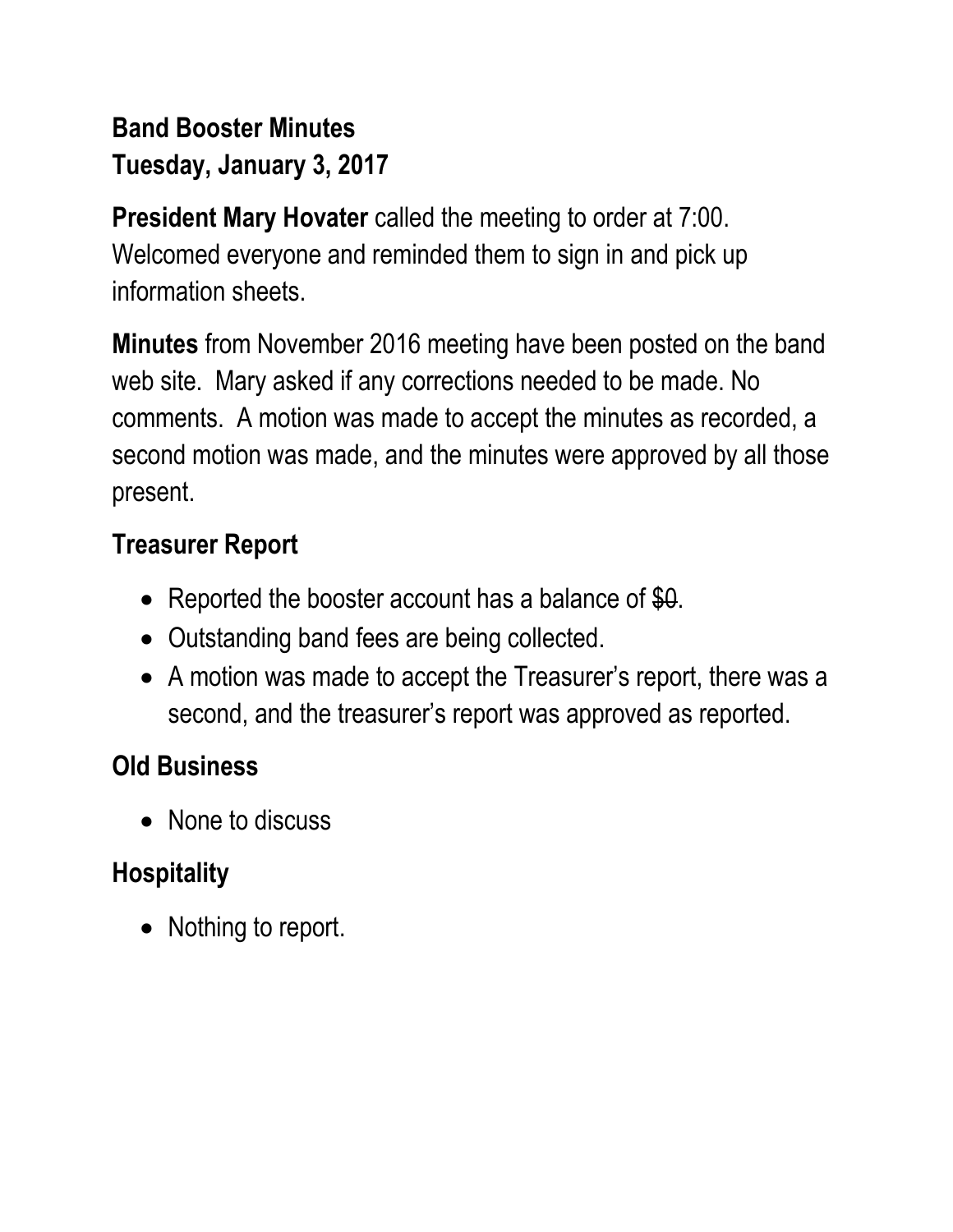### **Mary**

- Upcoming changes to the Band Booster board will be taking place due to graduating students (parents). Please let someone know if you are interested in holding an office.
- Band Booster By-laws are being finalized. This will help all new officers and volunteers understand their role.
- Will print up a letter to hand out to anyone interested in helping sponsor the new uniform purchase.

### **Uniforms**

- Leslie stated all is good in the uniform room.
- Turn in day for marching uniforms is January 13<sup>th</sup>.
- Reminder uniforms must be dry cleaned or a \$20 fee is assessed.

#### **Public Relations**

• Nothing to report.

#### **Chaperones**

• Thanks to everyone who helped out with away and home games!

### **Pit Crew**

- John Sisk asked about shocks and brighter head lights on the equipment truck.
- Loading crew was the best ever.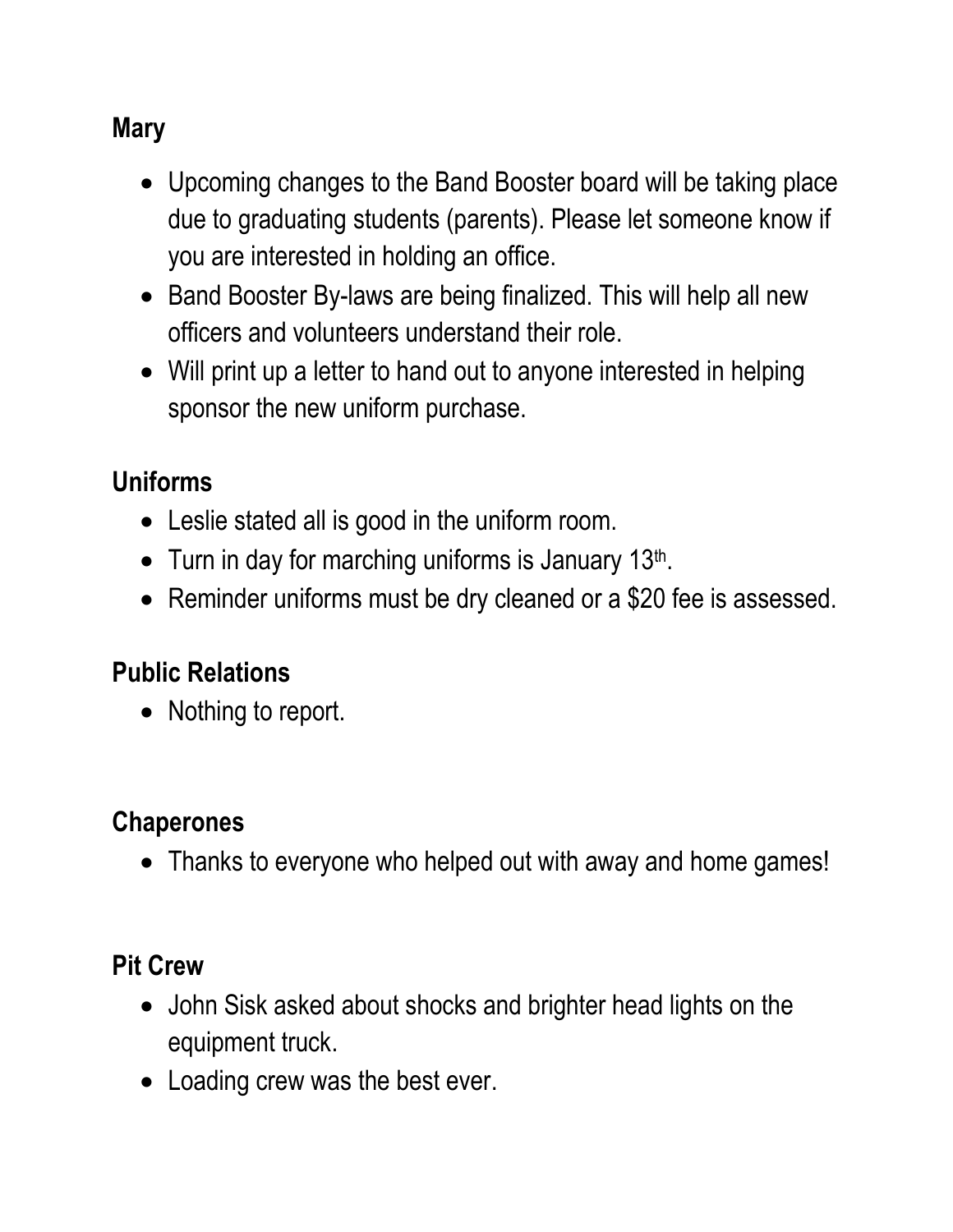#### **Mrs. Bean**

- Band card sale was a success.
- Lockers are on the priority list and will be purchased with the band card funds.
- Thanks to Mary and Judy for all their hard work.
- Please remember to turn in box tops.

### **Mr. Teuscher**

- Please pick up percussion reminder paper for all dates of upcoming percussion events.
- Percussion students will be performing for Bearcat Period January 25<sup>th</sup>.

### **Mr. Smith**

- Chicago trip was a success.
- The hotel commented that our students were outstanding!
- We will need sponsors to get the new uniforms by next year. We will have to order them by December of 2016 to receive them by April 2017. There are photos of possible uniforms to look at.
- Band photos were taken but there has been some confusion on how to order. A form is up front for anyone who wants to order the photos. You can fill it out and mail it to them with your check.